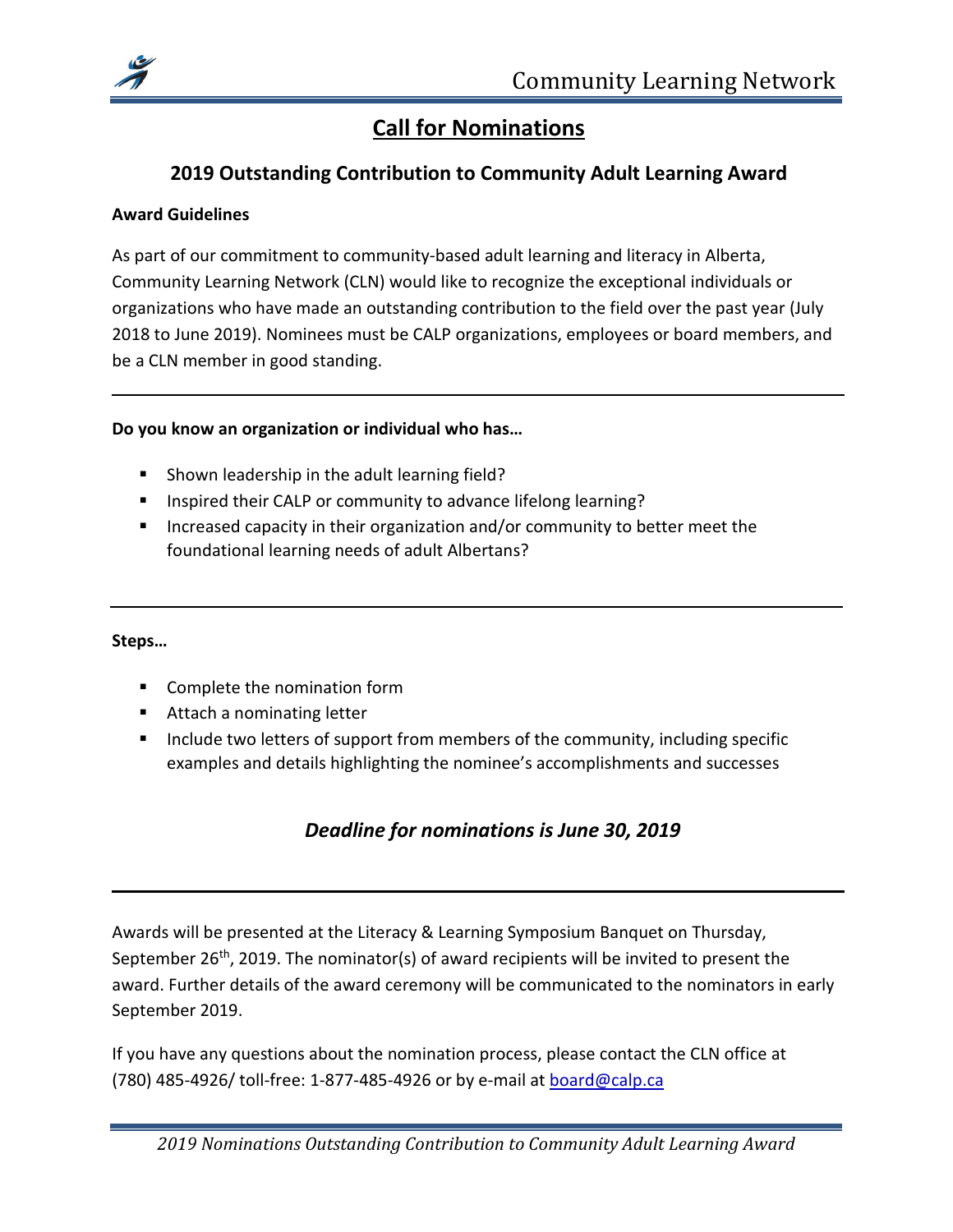

### **Nomination Form**

### **2019 Outstanding Contribution to Community Adult Learning Award**

| <b>Nominee's Information</b>            |  |
|-----------------------------------------|--|
| <b>Full Name/Organization</b>           |  |
| Position (i.e. - Staff, Chairperson) if |  |
| applicable                              |  |
| <b>Community Adult Learning</b>         |  |
| Program Office                          |  |
| <b>Mailing Address</b>                  |  |
| <b>Phone Number</b>                     |  |
| <b>Primary Email Address</b>            |  |

| <b>Nominator's Information</b> |  |
|--------------------------------|--|
| Nominator's Name               |  |
| Position with Organization (if |  |
| applicable)                    |  |
| <b>Mailing Address</b>         |  |
| Daytime Phone Number           |  |
| <b>Email Address</b>           |  |

## **\*Please note the boxes will expand as needed. Please submit responses to Box 1 and at least one other Box. Include no more than five (5) to six (6) pages total (including the guideline page).**

**Box 1**: The nominee has shown leadership in the adult learning field (between July 2018 and June 2019). (Include one or two specific examples.) (REQUIRED)